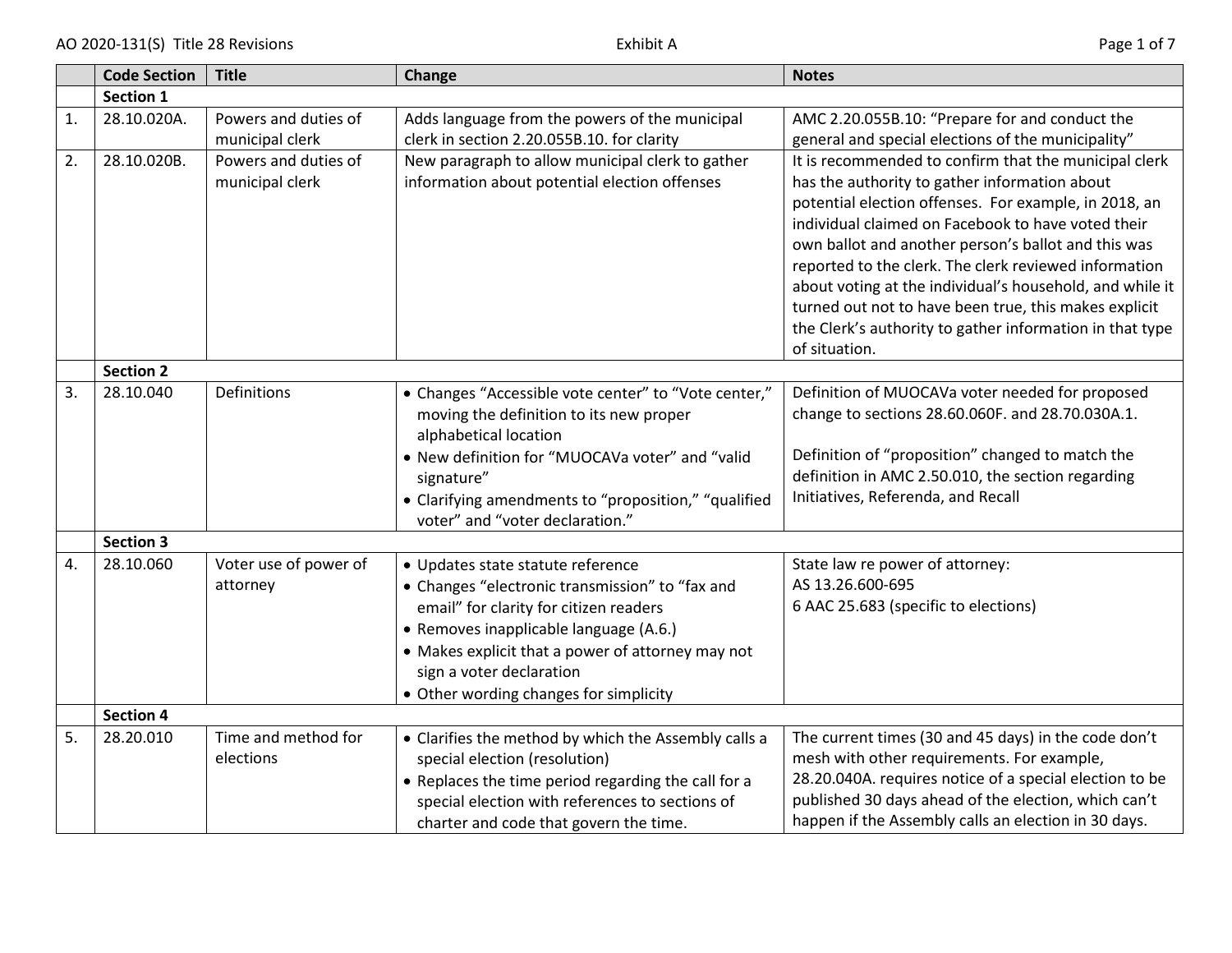|     | <b>Code Section</b> | <b>Title</b>                                                                            | <b>Change</b>                                                                                                                                                                                                                                                                          | <b>Notes</b>                                                                                                                                                                              |  |
|-----|---------------------|-----------------------------------------------------------------------------------------|----------------------------------------------------------------------------------------------------------------------------------------------------------------------------------------------------------------------------------------------------------------------------------------|-------------------------------------------------------------------------------------------------------------------------------------------------------------------------------------------|--|
|     | <b>Section 5</b>    |                                                                                         |                                                                                                                                                                                                                                                                                        |                                                                                                                                                                                           |  |
| 6.  | 28.20.040           | Notice of election,<br>including notice of<br>polling locations or<br>[ACCESSIBLE] vote | • Renames "accessible vote center" to "vote center"<br>• Simplifies language                                                                                                                                                                                                           |                                                                                                                                                                                           |  |
|     |                     | centers, and notice of<br>bonded indebtedness                                           |                                                                                                                                                                                                                                                                                        |                                                                                                                                                                                           |  |
|     | <b>Section 6</b>    |                                                                                         |                                                                                                                                                                                                                                                                                        |                                                                                                                                                                                           |  |
| 7.  | 28.40.010B.         | Form: Number of ballots                                                                 | • For poll-based elections, removes discussion of<br>delivery (moved to more appropriate location later<br>in code); allows the state voter database to be<br>provided closer to election<br>• Clarifies the clerk's responsibility in vote by mail<br>elections for number of ballots | Since the deadline to register to vote is 30 days before<br>election, getting the voter database from the state as<br>late as possible creates a more accurate voter roll                 |  |
| 8.  | 28.40.010C.         | Form: Candidate Order                                                                   | Removes duplicative language                                                                                                                                                                                                                                                           | Language remains at 28.40.010D.1.a.                                                                                                                                                       |  |
| 9.  | 28.40.010D.         | Form: Contents of<br>official and sample<br>ballots                                     | Clarifies confusing language about what is required<br>on official ballot, and how sample ballot is<br>differentiated                                                                                                                                                                  |                                                                                                                                                                                           |  |
| 10. | 28.40.020A.         | Preparation and<br>distribution                                                         | Changes when the municipal clerk shall possess the<br>printed ballots for a special election                                                                                                                                                                                           | Since special election ballots must be mailed 21 days<br>in advance (28.40.020C), they must be possessed at<br>least 21 days in advance                                                   |  |
| 11. | 28.40.020B.         | Preparation and<br>distribution: Voting by<br>polling location                          | Language re how many ballots should be distributed<br>to a polling location is relocated here                                                                                                                                                                                          | Removed from 28.40.010B. which is about how many<br>ballots to print                                                                                                                      |  |
| 12. | 28.40.020D.-<br>F.  | Preparation and<br>distribution                                                         | • Renames "accessible vote center" to "vote center"<br>and "secrecy envelope" to "secrecy sleeve"<br>• Separates existing section C. into sections C. and<br>D.; re-letters remaining sections                                                                                         |                                                                                                                                                                                           |  |
|     | <b>Section 7</b>    |                                                                                         |                                                                                                                                                                                                                                                                                        |                                                                                                                                                                                           |  |
| 13. | 28.50.010           | <b>Election officials</b>                                                               | • Minor wording change<br>• Renames "accessible vote center" to "vote center"                                                                                                                                                                                                          |                                                                                                                                                                                           |  |
| 14. | 28.50.030           | Hours when places to<br>cast your vote are open                                         | • Renames "accessible vote center" to "vote center"<br>• Reduces the number of days a vote center is open<br>for a runoff election                                                                                                                                                     | The total time frame for a runoff election is shorter<br>than for a regular or special election, with ballots<br>mailed (at least) seven days before the election, rather<br>than 21 days |  |
| 15. | 28.50.040           | Political discussion by<br>election officials                                           | Renames "accessible vote center" to "vote center"                                                                                                                                                                                                                                      |                                                                                                                                                                                           |  |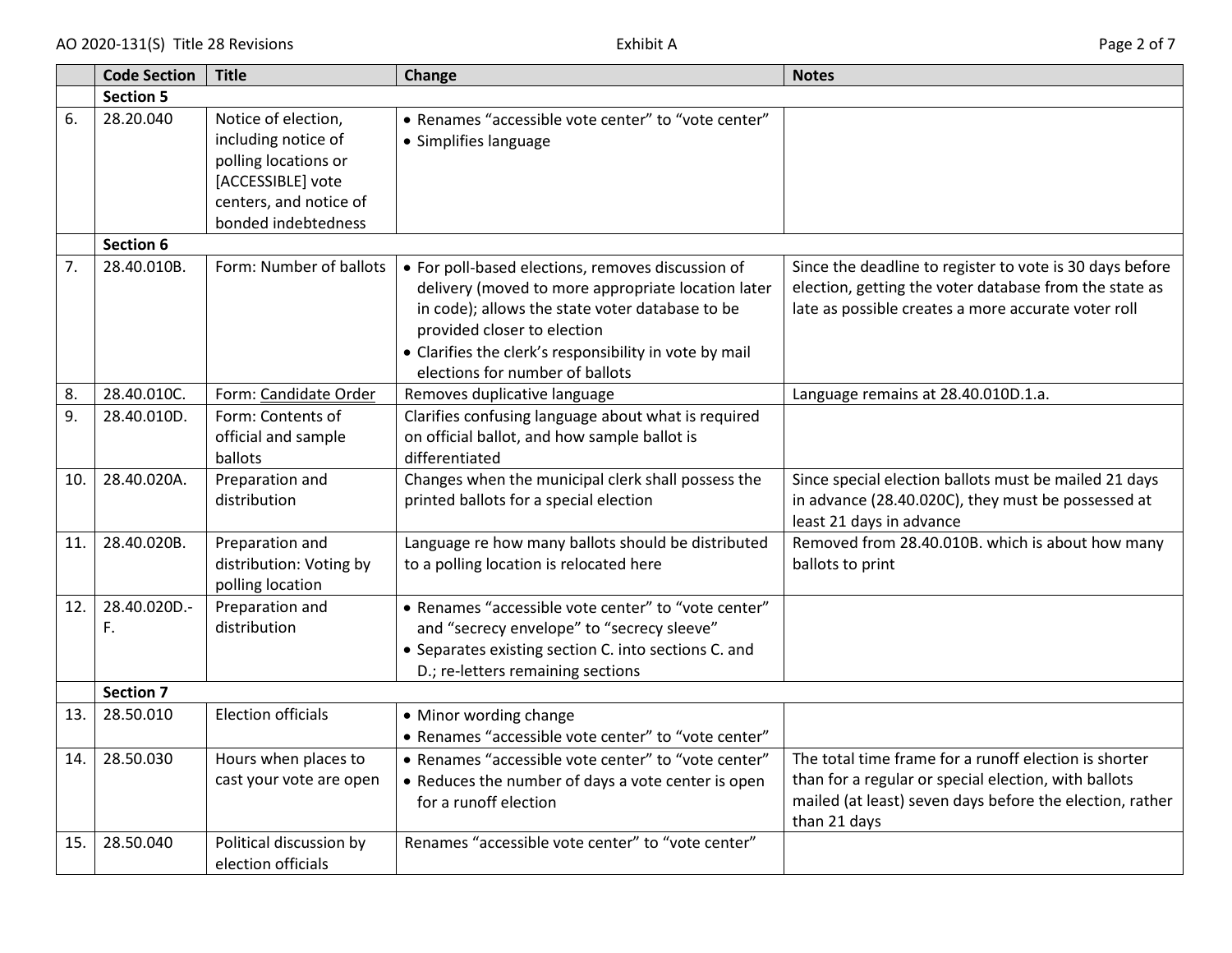|     | <b>Code Section</b>   | <b>Title</b>                                                                                              | Change                                                                                                                                                                                                                                                              | <b>Notes</b>                                                                                                                                                                                         |
|-----|-----------------------|-----------------------------------------------------------------------------------------------------------|---------------------------------------------------------------------------------------------------------------------------------------------------------------------------------------------------------------------------------------------------------------------|------------------------------------------------------------------------------------------------------------------------------------------------------------------------------------------------------|
| 16. | 28.50.050             | Political persuasion near<br>polling locations,<br>[ACCESSIBLE] vote<br>centers, or drop boxes.           | Renames "accessible vote center" to "vote center"                                                                                                                                                                                                                   |                                                                                                                                                                                                      |
| 17. | 28.50.090             | Questioning of voter<br>qualifications                                                                    | • Changes for consistent use of terms<br>• Renames "accessible vote center" to "vote center"                                                                                                                                                                        |                                                                                                                                                                                                      |
| 18. | 28.50.110             | Voter identification at<br>polling locations and<br>[ACCESSIBLE] vote<br>centers                          | Renames "accessible vote center" to "vote center"                                                                                                                                                                                                                   |                                                                                                                                                                                                      |
| 19. | 28.50.120A.<br>and B. | Providing ballot to<br>voter; marking,<br>returning, and delivering<br>the ballot                         | • Renames "accessible vote center" to "vote center"<br>and "secrecy envelope" or "security envelope" to<br>"secrecy sleeve"                                                                                                                                         |                                                                                                                                                                                                      |
| 20. | 28.50.120C.           | Providing ballot to<br>voter; marking,<br>returning, and delivering<br>the ballot: Voting by<br>mail      | . In C.1., clarifies who is to pay postage on the return<br>envelope<br>• References 28.50.210B. regarding certain ballot<br>delivery methods to be rejected.<br>• Renames "accessible vote center" to "vote center"<br>and "security envelope" to "secrecy sleeve" | The term "postage paid" is inconclusive regarding who<br>pays for the postage; the Election Commission<br>recommended clarification that the voter should affix<br>postage to the envelope.          |
| 21. | 28.50.130             | Assisting voter at a<br>polling location or<br>[ACCESSIBLE] vote<br>center                                | Renames "accessible vote center" to "vote center"                                                                                                                                                                                                                   |                                                                                                                                                                                                      |
| 22. | 28.50.140             | Replacement ballots                                                                                       | • Renames "accessible vote center" to "vote center"<br>• Clarifies that if additional ballots are received from<br>a voter, the clerk may provide the information to a<br>prosecutor                                                                                | Note that the clerk may provide the voter's info to a<br>prosecutor; the clerk has discretion to assess the<br>situation because many times voters make errors<br>voting by mail and at vote center. |
| 23. | 28.50.160             | Leaving polling location<br>or [ACCESSIBLE] vote<br>center with ballot<br>prohibited                      | Renames "accessible vote center" to "vote center"                                                                                                                                                                                                                   |                                                                                                                                                                                                      |
| 24. | 28.50.170             | <b>Exhibiting marked</b><br>ballots prohibited at a<br>polling location or [AN<br>ACCESSIBLE] vote center | Renames "accessible vote center" to "vote center"                                                                                                                                                                                                                   |                                                                                                                                                                                                      |
| 25. | 28.50.190             | Closing of the election                                                                                   | Renames "accessible vote center" to "vote center"                                                                                                                                                                                                                   |                                                                                                                                                                                                      |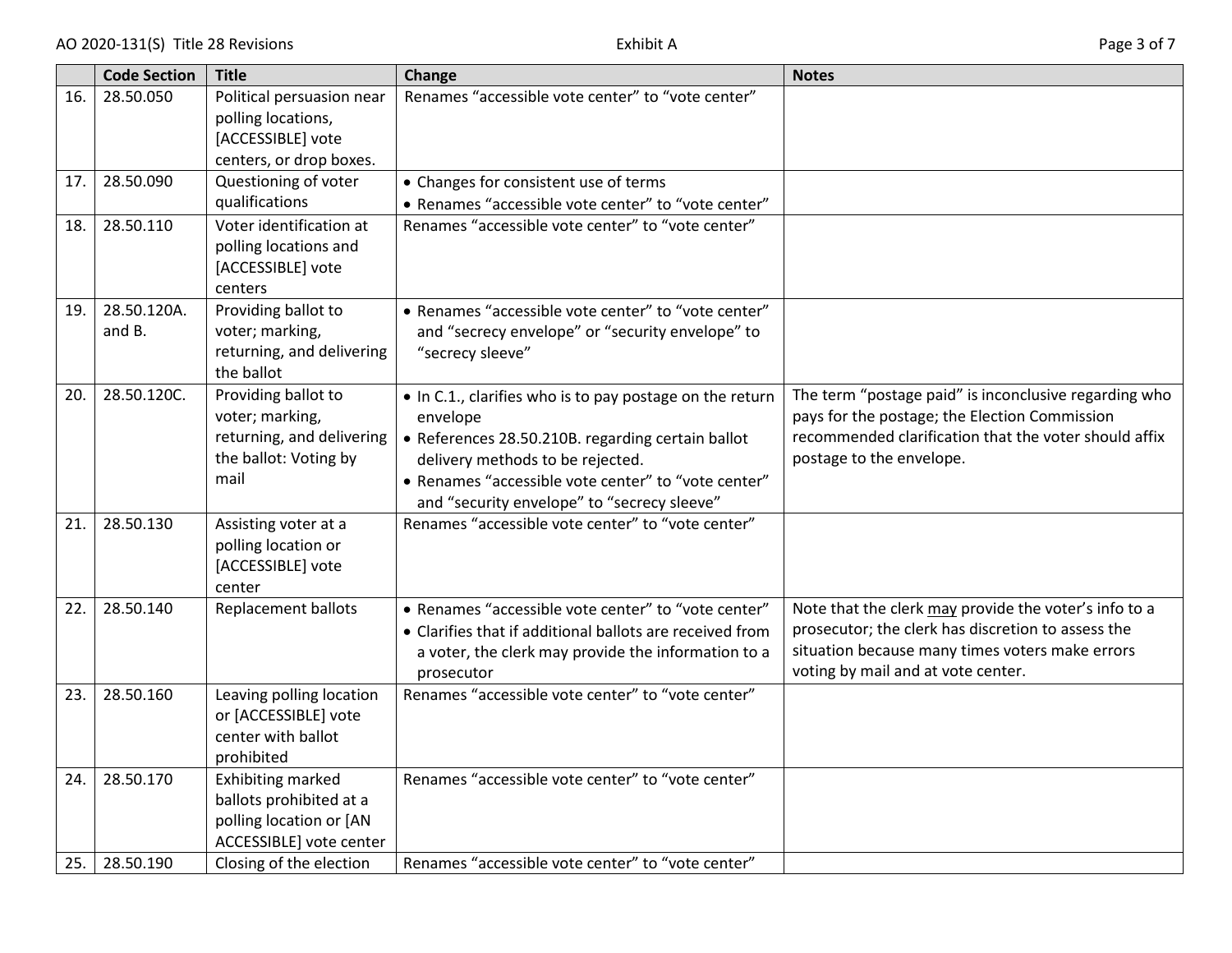| Page 4 of 7 |  |  |
|-------------|--|--|
|-------------|--|--|

|     | <b>Code Section</b> | <b>Title</b>                                                                                                  | Change                                                                                                                                                                                                                                                                 | <b>Notes</b>                                                                                                                                                                                                                                      |
|-----|---------------------|---------------------------------------------------------------------------------------------------------------|------------------------------------------------------------------------------------------------------------------------------------------------------------------------------------------------------------------------------------------------------------------------|---------------------------------------------------------------------------------------------------------------------------------------------------------------------------------------------------------------------------------------------------|
| 26. | 28.50.200           | <b>Election closure</b><br>procedures                                                                         | Renames "accessible vote center" to "vote center"                                                                                                                                                                                                                      |                                                                                                                                                                                                                                                   |
| 27. | 28.50.210           | Receipt of ballots at<br>designated return<br>location                                                        | • Renames "accessible vote center" to "vote center"<br>• Changes for consistent use of terms<br>• Allows the MOA to accept ballots with insufficient<br>or no postage                                                                                                  | Ballots returned by mail without postage are delivered<br>by USPS to the MOA and our mail permit is charged.                                                                                                                                      |
| 28. | 28.50.300           | Appointment and<br>privileges of observers                                                                    | • Renames "accessible vote center" to "vote center"<br>• Clarifies penalty for failure to wear a badge is only<br>when the badge is required<br>• Addition of vote center and designated return<br>location as places where observers may not<br>campaign              |                                                                                                                                                                                                                                                   |
|     | <b>Section 8</b>    |                                                                                                               |                                                                                                                                                                                                                                                                        |                                                                                                                                                                                                                                                   |
| 29. | 28.60.040           | Special needs voting                                                                                          | Renames "accessible vote center" to "vote center"                                                                                                                                                                                                                      |                                                                                                                                                                                                                                                   |
| 30. | 28.60.050           | Voting by mail in poll<br>based elections                                                                     | Renames "secrecy envelope" to "secrecy sleeve"                                                                                                                                                                                                                         |                                                                                                                                                                                                                                                   |
| 31. | 28.60.060           | Voting by fax<br>[FACSIMILE] or email<br>[(ELECTRONIC<br>TRANSMISSION)]                                       | • Changes "electronic transmission" to "fax and<br>email" for clarity for citizen readers<br>• Changes "facsimile" to "fax"                                                                                                                                            | "Facsimile" is used in two different ways in the<br>election code-one to mean "fax" and the other to<br>mean making a duplicate of a ballot. "Fax" is used nine<br>other times in municipal code, in titles 2, 7, 10, 12, 23,<br>and 28.          |
| 32. | 28.60.060B.         | Voting by fax<br>[FACSIMILE] or email<br>[(ELECTRONIC<br>TRANSMISSION)]                                       | Language added to clarify who makes "the request"<br>to receive a ballot by fax or email                                                                                                                                                                               | The Election Commission recommended this<br>clarification, which tracks with the language in<br>subsection A.                                                                                                                                     |
| 33. | 28.60.060E.         | Voting by fax<br>[FACSIMILE] or email<br>[(ELECTRONIC<br>TRANSMISSION)]                                       | Adds language to clarify that a ballot returned<br>electronically must still be accompanied by a signed<br>voter declaration                                                                                                                                           |                                                                                                                                                                                                                                                   |
| 34. | 28.60.060F.         | Voting by fax<br>[FACSIMILE] or email<br>[(ELECTRONIC<br>TRANSMISSION)]:<br>Deadlines for returning<br>ballot | • Clarifies how/when ballots are received to be<br>counted<br>• Changes to allow ballot from MUOCAVA voter to<br>be counted if it arrives before certification instead<br>of before public session of canvass<br>• Changes "electronic transmission" to "fax or email" | MUOCAVA voters are posted active duty service<br>members and their families and qualified voters who<br>reside outside of the US-see definition in 28.10.040.<br>Usually, certification is four calendar days after public<br>session of canvass. |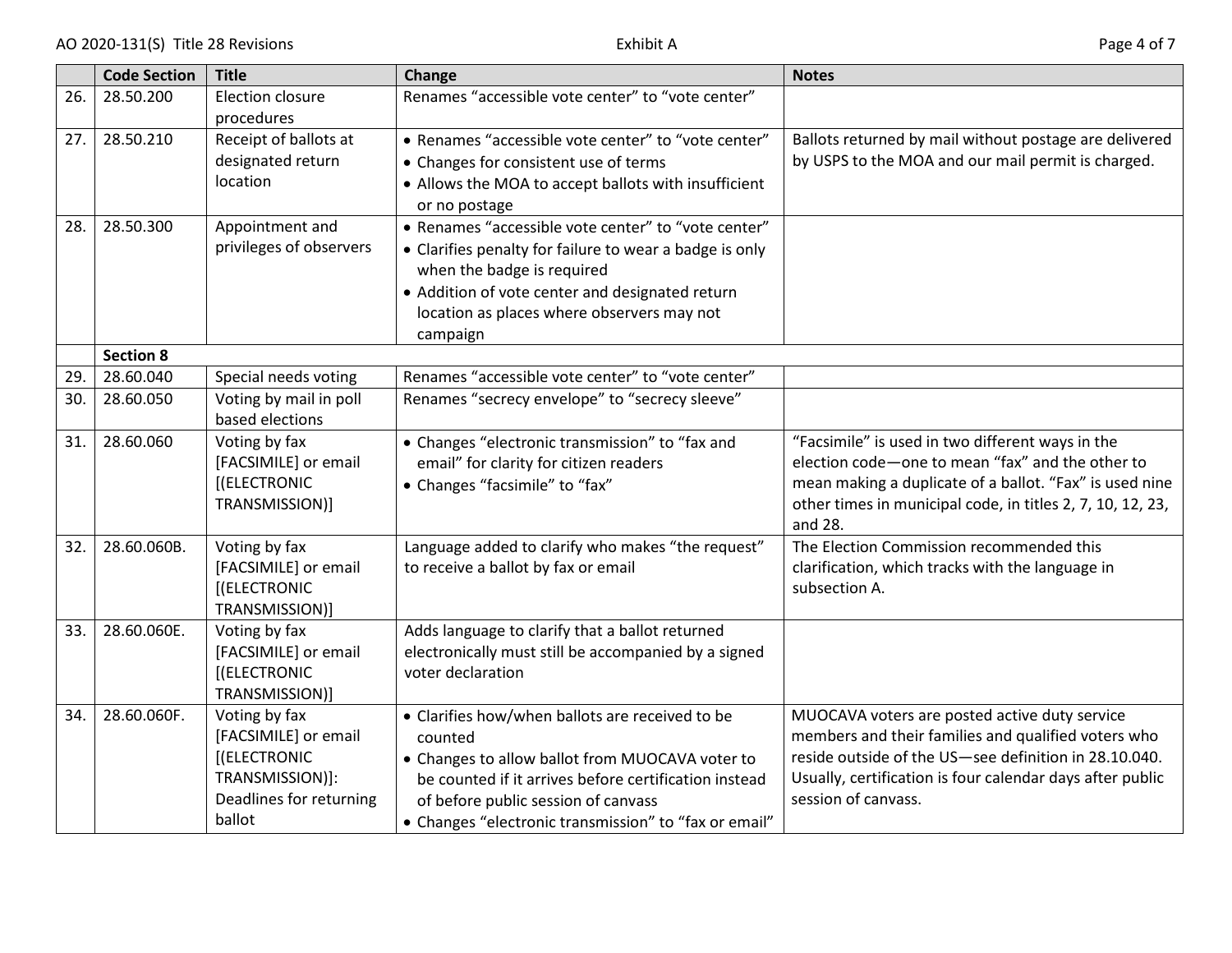|     | <b>Code Section</b> | <b>Title</b>                                                                                | Change                                                                                                                                                                                                                                                                                                                                              | <b>Notes</b>                                                                                                                                                                                                                                                                                                                                                                                                                                                       |
|-----|---------------------|---------------------------------------------------------------------------------------------|-----------------------------------------------------------------------------------------------------------------------------------------------------------------------------------------------------------------------------------------------------------------------------------------------------------------------------------------------------|--------------------------------------------------------------------------------------------------------------------------------------------------------------------------------------------------------------------------------------------------------------------------------------------------------------------------------------------------------------------------------------------------------------------------------------------------------------------|
| 35. | 28.60.060G.         | Voting by fax<br>[FACSIMILE] or email<br>[(ELECTRONIC<br>TRANSMISSION)]                     | • Corrects an error by changing "and" to "or"<br>• Removes specific instructions on how to process a<br>ballot received by fax or email                                                                                                                                                                                                             | The procedures are too detailed for code.                                                                                                                                                                                                                                                                                                                                                                                                                          |
| 36. | 28.60.060H.         | Voting by fax<br>[FACSIMILE] or email<br>[(ELECTRONIC<br>TRANSMISSION)]                     | Changes "Electronically" to "by fax or email"                                                                                                                                                                                                                                                                                                       |                                                                                                                                                                                                                                                                                                                                                                                                                                                                    |
| 37. | 28.60.060I.         | Voting by fax<br>[FACSIMILE] or email<br>[(ELECTRONIC<br>TRANSMISSION)]                     | • Clarifies which ballots will be facsimiled<br>• Adds clarifying language about how fax and email<br>ballots will be facsimiled, to replace overly specific<br>language deleted from 28.60.060G.<br>• Changes "electronic transmission" to "fax or email"                                                                                          | A ballot sent to a voter by fax or email can be returned<br>by mail or drop box but would still need to be<br>facsimiled, so "received" is changed to "transmitted"                                                                                                                                                                                                                                                                                                |
|     | <b>Section 9</b>    |                                                                                             |                                                                                                                                                                                                                                                                                                                                                     |                                                                                                                                                                                                                                                                                                                                                                                                                                                                    |
| 38. | 28.70.010           | Time for ballot return<br>envelope review                                                   | Clarifies the name of the envelope                                                                                                                                                                                                                                                                                                                  |                                                                                                                                                                                                                                                                                                                                                                                                                                                                    |
| 39. | 28.70.020A.         | Ballot return envelope<br>review procedure                                                  | Changes for consistent use of terms and recognition<br>of need to reference confidential voter information<br>more broadly                                                                                                                                                                                                                          | Envelope review can involve city's voter database<br>(Fluence) or state's voter database (VREMS);<br>confidential voter info in both must be protected                                                                                                                                                                                                                                                                                                             |
| 40. | 28.70.030A.         | Ballot return envelope<br>review standards:<br>regular                                      | • Minor wording changes for clarity and consistency<br>• Change to allow ballots from MUOCAVA voters to<br>arrive by certification instead of by canvass (A.1.e.)<br>• Adds another reason for a ballot not to be<br>counted-if the voter was required to provide<br>identification (A.1.h.)<br>• Renames "accessible vote center" to "vote center" | Gives a couple more days for ballots from overseas<br>voters to arrive and be counted-usually certification<br>is four calendar days after public session of canvass<br>If a voter registers to vote for the first time online,<br>they are required to submit a copy of their ID with<br>their ballot, because no voter registrar will have<br>viewed their identification. If they do not, and do not<br>respond to a cure letter, the ballot cannot be counted. |
| 41. | 28.70.030E.         | Ballot return envelope<br>review standards:<br>regular: Multiple and<br>replacement ballots | • Clarifies that the required notification is after<br>adjudication by the Election Commission at the<br>public session of canvass<br>• Allows the clerk to refer a situation where a voter<br>voted more than once to a prosecutor                                                                                                                 |                                                                                                                                                                                                                                                                                                                                                                                                                                                                    |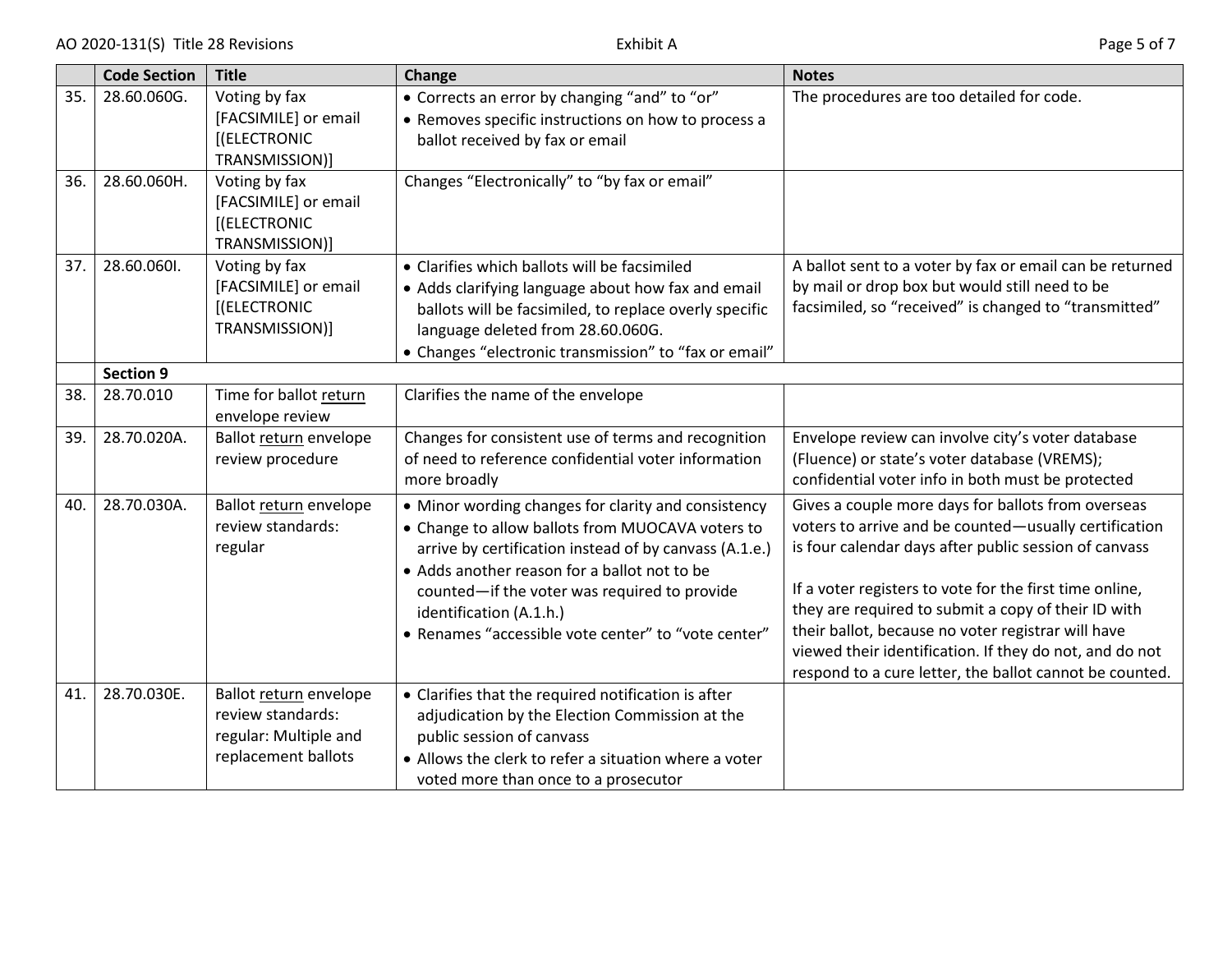|     | <b>Code Section</b> | <b>Title</b>                                                                 | Change                                                                                                                                                                                                                                                     | <b>Notes</b>                                                                                                                                                                                                                                                                                                                                                                                                                                                                                                                                                     |
|-----|---------------------|------------------------------------------------------------------------------|------------------------------------------------------------------------------------------------------------------------------------------------------------------------------------------------------------------------------------------------------------|------------------------------------------------------------------------------------------------------------------------------------------------------------------------------------------------------------------------------------------------------------------------------------------------------------------------------------------------------------------------------------------------------------------------------------------------------------------------------------------------------------------------------------------------------------------|
| 42. | 28.70.040           | Ballot return envelope<br>review standards:<br>questioned ballots            | Removes some reasons why a questioned ballot<br>would not be counted                                                                                                                                                                                       | A voter voting a questioned ballot signs in three<br>places: the questioned ballot register, the questioned<br>ballot envelope, and the ballot return envelope, and<br>an election worker signs the questioned ballot<br>envelope. With four required signatures, there is<br>increased opportunity for an error. As the declarations<br>on the register and envelopes are substantially similar,<br>the signature on the ballot return envelope is the<br>significant one as it goes through the signature<br>verification process, referenced in subsection B. |
|     | <b>Section 10</b>   |                                                                              |                                                                                                                                                                                                                                                            |                                                                                                                                                                                                                                                                                                                                                                                                                                                                                                                                                                  |
| 43. | 28.80.050           | Preparation and rules<br>for counting ballots                                | • Replaces graphic illustrating how to correct a<br>mistake (B.5.)<br>• Adds instructions regarding how to not vote in a<br>race or measure, after initially indicating a vote                                                                             | Adds more information on how a voter can correct a<br>mistake without requesting a replacement ballot                                                                                                                                                                                                                                                                                                                                                                                                                                                            |
|     | Section 11          |                                                                              |                                                                                                                                                                                                                                                            |                                                                                                                                                                                                                                                                                                                                                                                                                                                                                                                                                                  |
| 44. | 28.85.010           | Public session of canvass                                                    | • Sets the Election Commission's decision as final<br>• Reorders sections about keeping rejected ballots<br>separate from other ballots and mailing notices to<br>all voters whose ballots were rejected<br>• Adds a deadline for mailing required notices |                                                                                                                                                                                                                                                                                                                                                                                                                                                                                                                                                                  |
| 45. | 28.85.040           | Certification of election                                                    | Re-letters the section because there is currently no<br>text in section A                                                                                                                                                                                  |                                                                                                                                                                                                                                                                                                                                                                                                                                                                                                                                                                  |
|     | <b>Section 12</b>   |                                                                              |                                                                                                                                                                                                                                                            |                                                                                                                                                                                                                                                                                                                                                                                                                                                                                                                                                                  |
| 46. | 28.90.010           | Recount application                                                          | Changes the timing of ability to request recount to<br>within 7 days of certification                                                                                                                                                                      | Certification by the Assembly is a more public and<br>obvious activity than the Election Commission's<br>adoption of its report, from which to track these<br>timelines                                                                                                                                                                                                                                                                                                                                                                                          |
| 47. | 28.90.025           | Recount by order of the<br>assembly or municipal<br>clerk; automatic recount | • Conforming changes to change in 28.90.010<br>• Clarifies and adds situations where an automatic<br>recount would occur                                                                                                                                   | The concern is a small margin; there are multiple<br>situations where a margin may be small that should be<br>similarly addressed                                                                                                                                                                                                                                                                                                                                                                                                                                |
| 48. | 28.90.040A.         | Procedure                                                                    | Corrects outdated language                                                                                                                                                                                                                                 |                                                                                                                                                                                                                                                                                                                                                                                                                                                                                                                                                                  |
|     | <b>Section 13</b>   |                                                                              |                                                                                                                                                                                                                                                            |                                                                                                                                                                                                                                                                                                                                                                                                                                                                                                                                                                  |
| 49. | 28.100.020          | Contest procedure                                                            | • Changes the timing to within 9 days of certification<br>• Cross reference correction                                                                                                                                                                     | Certification by the Assembly is a more public and<br>obvious activity than the Election Commission's<br>adoption of its report, from which to track these<br>timelines                                                                                                                                                                                                                                                                                                                                                                                          |